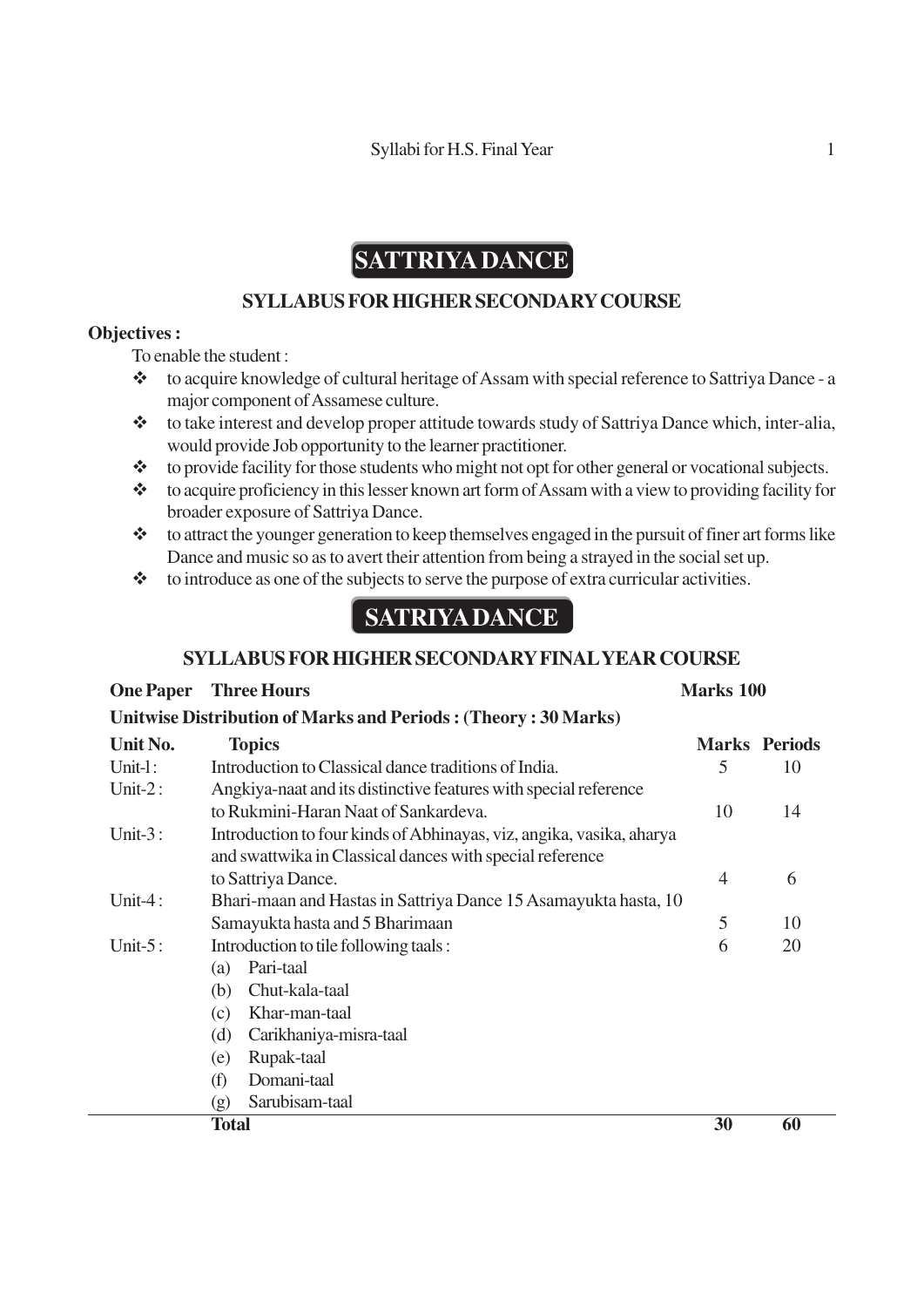#### 2 Syllabi for H.S. Final Year

#### **Unitwise Distribution of Course contents :**

- Unit-1 : Knowledge of classical dance form- names, places of their origin and sources of emergence, if any
- Unit-2 : The following topics are to be studies :
	- (a) Name of the dramas of Sankardeva and Madhavdeva.
	- (b) Use of Gita, Sloka and Bhatima.
	- (c) Language of Angkiya Naat.
	- (d) Dances used in the play.
- Unit-3: Definition of each of the four kinds of abhinaya. Dress and decor used in Sattriya Dances. Name of 15 Asamayukta hasta, 10 Samayukta hasta and 5 Bharimaans.
- Unit-4 : Importance of Bharimaan and Hastas in dance.
- Unit-5: Competency in Bhatkhande system of writing of the given taals.

#### **SYLLABUS FOR SATTRIYA DANCE PRACTICAL Total Marks- 70**

#### **Unitwise Distribution of Marks and Periods :**

| Unit No.    | <b>Title</b>     | <b>Marks</b> | <b>Periods</b> |  |
|-------------|------------------|--------------|----------------|--|
| Unit- $1$ : | Mati-akhara      | 10           | 30             |  |
| Unit- $2$ : | Dance (Nritya)   | 45           | 80             |  |
| Unit- $3:$  | Hasta            |              | 10             |  |
| Unit-4:     | <b>Bharimaan</b> | ╮            | 10             |  |
| Unit- $5:$  | Taal             | ↖            | 10             |  |
|             | <b>Total</b>     | 70           | 140            |  |

**Marks**

#### **Unitwise Distribution of Course contents :**

#### **Unit-1 : Mati-akhara : 10**

Ketela Jatani Calana [চলনা] Moropa Kakilakhoca [ককিলা খোচা] Khahaki Pak (cereki-, ur-, thita-, geri-, kati-, পাক (চেৰেকী, উৰ, ঠিটা, গেৰি, কাটি, উধা) udha-, theng- mela-tukura-, [ঠেংমেলা-টুকুৰা] urpak-, tukura) [উৰপাক, টুকুৰা] Jap (orat jap, beng jap) Tamal-mocara [টমাল মোচৰা] **Teltupi** Kachai-pani-khowa Morai-pani-khowa Kamitana